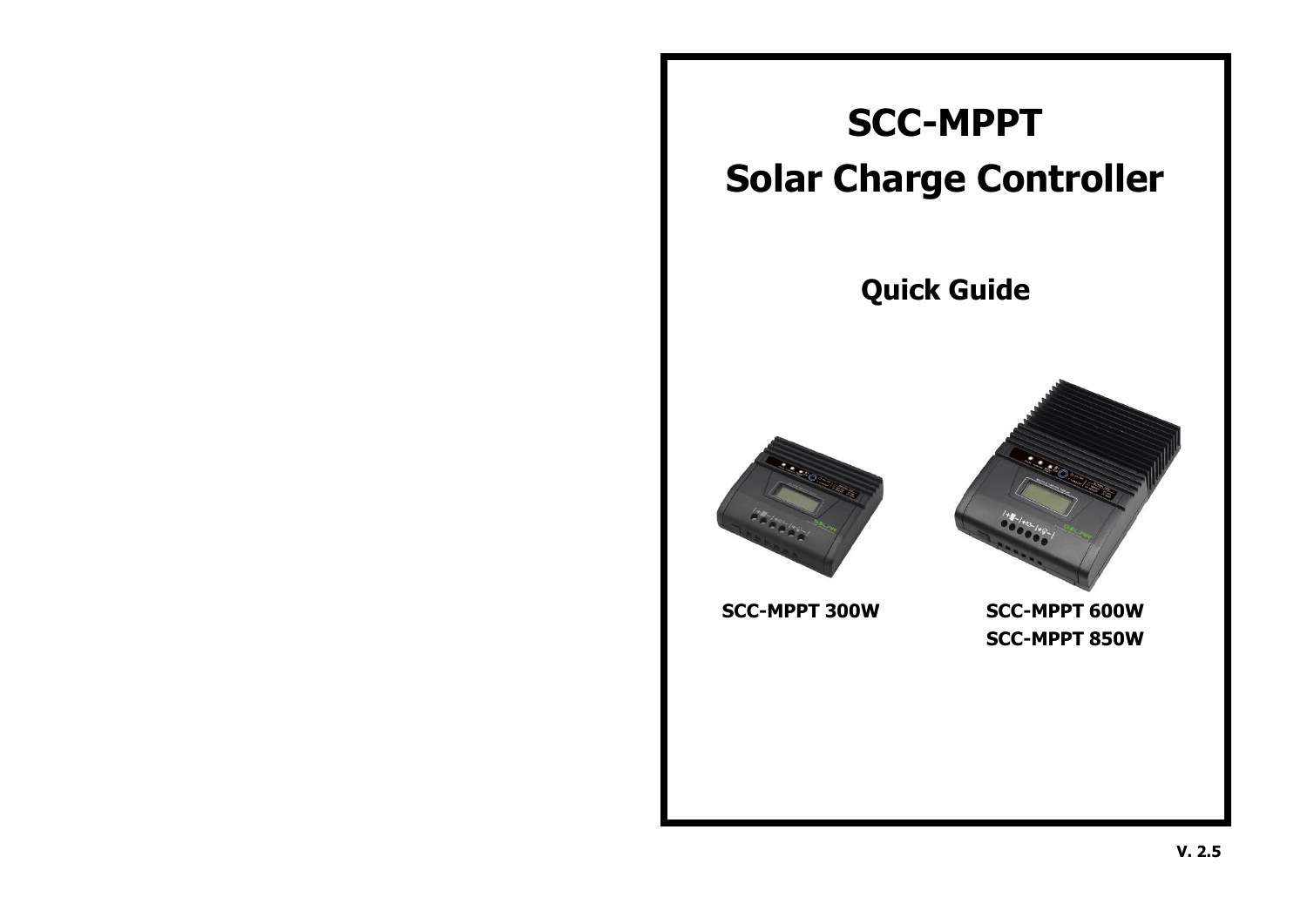## **1. Introduction**

SCC-MPPT solar charge controller uses PWM-based DSP controller to keep the batteries regulated and prevent batteries from overcharging and discharging. Applying intelligent MPPT algorithm, it allows SCC-MPPT solar charge controller to extract maximum power from solar arrays by finding the maximum power point of the array.

The solar charge controller facilitates a standalone energy system. Typical applications are listed below:

- ⚫ Mobile applications such as moving van, lodge, log cabin, or night market.
- ⚫ Lighting applications such as street lights, road lights, or garage lights.
- Remote village with power shortage

#### **Product Overview**



- **O** Power switch
- $\Theta$  Solar energy status indicator (Blue LED)
- **<sup>6</sup>** Charging status indicator (Green LED)
- Site wiring fault indicator (Red/Orange/Yellow LED)
- $\Theta$  LCD display (see Operation Section for the details)
- $\Theta$  Terminal block for solar panel connection
- $\bullet$  Terminal block for battery connection
- **3** Terminal block for load connection

# **2. Installation**

# **Inspection**

Remove the unit from the shipping package and inspect it for damage that may occur during transportation. Notify the carrier and place of purchase if any damage is found.

# **Installation Note**

- Read all the installation section before beginning installation
- **CAUTION!** Be careful to reduce the risk of dropping a metal tool on the batteries. It could spark or short circuit the batteries and could cause an explosion.
- ⚫ **CAUTION!** Remove personal metal items such as rings, bracelets, necklaces, and watches when working with batteries. Batteries can produce a short circuit current high enough to make metal melt, and could cause severe burns.
- ⚫ **CAUTION!** Avoid touching eyes while working near batteries.
- **CAUTION!** Have plenty of fresh water and soap nearby in case battery acid contacts skin, clothing, or eyes.
- ⚫ Explosive battery gasses may be present during charging. Be certain there is sufficient ventilation to release the gasses.
- **CAUTION!** NEVER smoke or allow a spark or flame in vicinity of a battery.
- Do not expose this charger controller to rain, snow or liquids of any type.
- ⚫ WARNING! Provide ventilation to outdoors from the battery compartment. The battery enclosure should be designed to prevent accumulation and concentration of hydrogen gas at the top of the compartment.
- ⚫ **CAUTION!** Use insulated tools to reduce the chance of short-circuit when installing or working with the inverter, the batteries, or other equipments attached to this unit.
- ⚫ **CAUTION!** For battery installation and maintenance, read the battery manufacturer's installation and maintenance instructions prior to operating.
- ⚫ Only charge Sealed Lead Acid, Vented Lead, Ni-Cd or Gel batteries.
- **CAUTION!** To reduce risk of injury, only use qualified batteries from qualified distributors or manufacturers. Any unqualified batteries may cause damage and injury. Do NOT use old or overdue batteries. Please check the battery type and date code before installation to avoid damage and injury.
- **WARNING!** It's very important for safety and efficient operation to use appropriate external battery cable. To reduce risk of injury, external cables including battery cables, PV panel cables and load connected cables should be UL certified and rated for 75° C or higher. And strongly suggest not to use copper cables less than 12AWG. Below is the external battery cable reference according to system requirements.

| Model         | <b>Nominal Battery Voltage</b> | <b>Typical Current (Amp)</b>       |
|---------------|--------------------------------|------------------------------------|
| SCC-MPPT 300W | 12V                            | 12.5 A                             |
| SCC-MPPT 600W | 12V or 24 V (auto sensing)     | 25 A                               |
| SCC-MPPT 850W | 36 V                           | 20 A                               |
|               | $\sim$<br>__                   | $\sim$ $\sim$ $\sim$ $\sim$ $\sim$ |

**NOTE:** It's recommended to allow experienced personnel to install solar panel because the efficiency of solar energy transmission is directly affected by installation angles. Please follow the voltage requirement of the unit to wire connection with solar panel and batteries.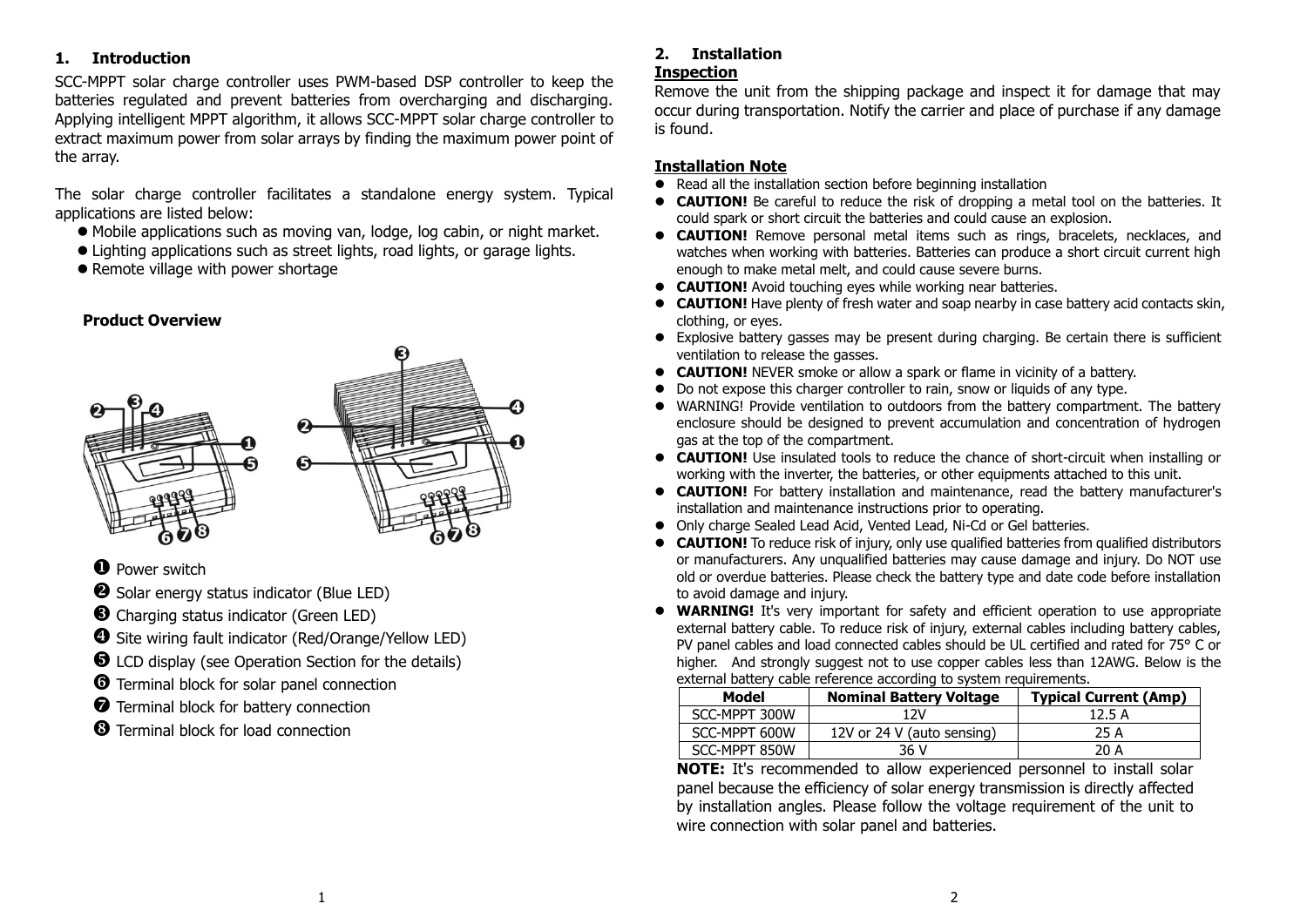# **Terminal Installation**

**Step 1:** Prepare flat screwdriver, and stripped wires.

**Step 2:** Screw assembled terminal and wire into solar charge controller. Refer to chart 2.



#### **Mounting**

#### **Step 1: Choose mounting location**

Locate the solar charger controller on a vertical surface. Select an appropriate mounting location. Use a horizontal line and the length of the line must be 150mm and mark the two ends on the wall. (see Fig. 1 & Fig. 3)

## **Step 2: Check the clearance**

Install the solar charge controller in a protected area that is free of excessive dust and has adequate air flow. Please place the solar charge controller away from other units at least 20 cm to avoid interference. Do NOT operate it where the temperature and humidity is outside the specific limits. (Please check the specs for the limitations.)

## **Step 3: Drill the holes**

Remove the controller and drill 2 holes in the marked locations with 2 screws.

## **Step 4: Secure controller**

Place the unit on the surface and align the mounting holes with 2 screws in step 3. (see Fig. 2 & Fig. 4)







# **Wiring**

**Chart 1**

**CAUTION!** Be sure to secure all wiring, especially for mobile applications. Use cable clamps to prevent cables from swaying when the vehicle is in motion. Unsecured cables create loose and resistive connections which may cause excessive heating or fire

## **Step 1: DC Load Wiring**

The load output will provide battery voltage to connected loads such as lights, pumps, monitors and other electronic devices.



**Step 1:** connect load positive (+) wire to the positive terminal of the unit and load negative (-) wire to the negative terminal of the unit.

**Step 2:** install a DC Breaker or a DC fuse holder in a positive wire. The rating of the DC Breaker/Fuse must be according to the charging current (40 Amp). Keep the DC breaker off or do not install the DC fuse.

**WARNING!** Please use the appropriate cable size according to load rating. Please refer to Important Safety Warnings Section for the details. It will prevent internal high temperature.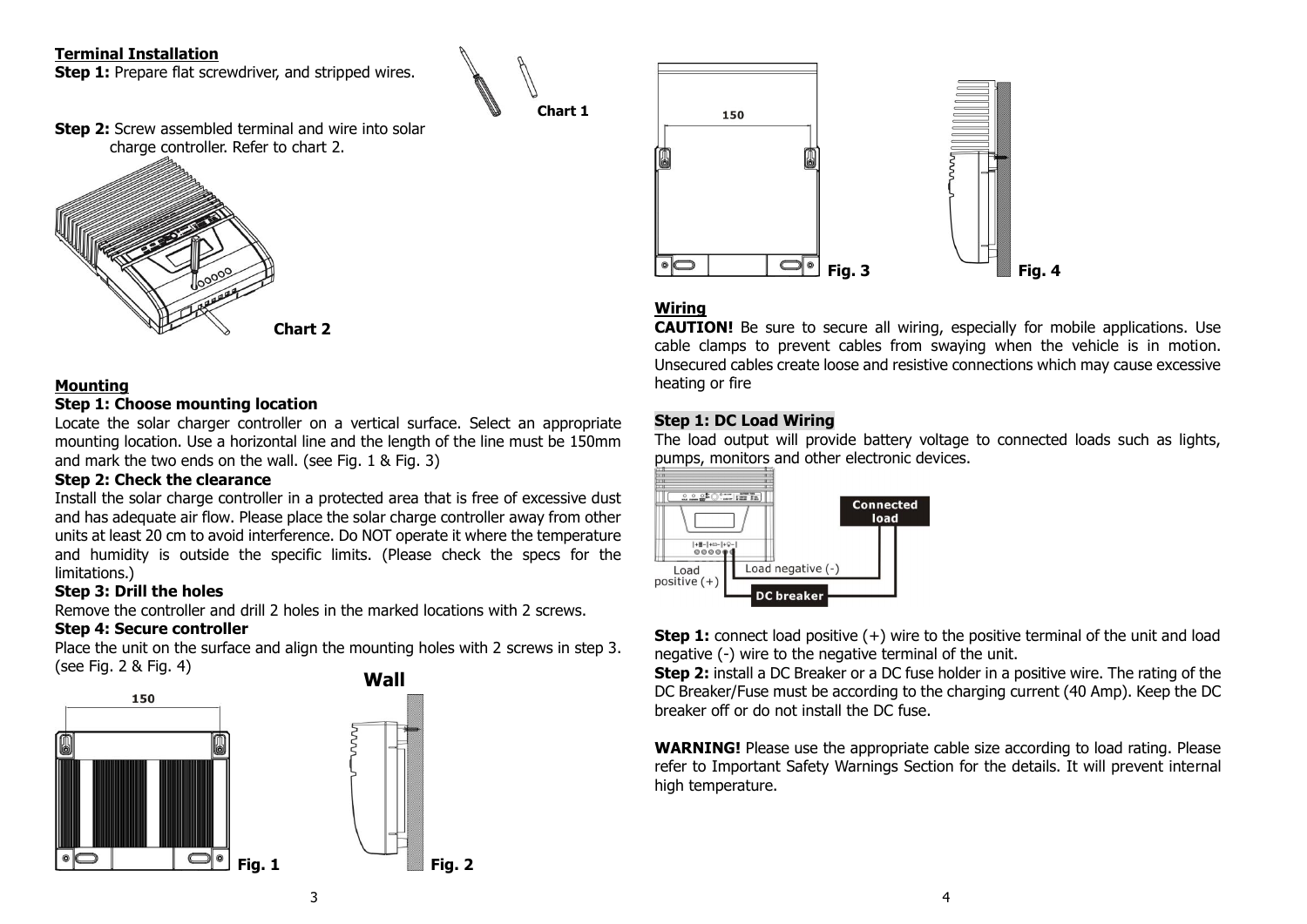## **Step 2: Battery Wiring**



**Step 1:** connect battery positive (+) wire to the positive terminal of the unit and load negative (-) wire to the negative terminal of the unit.

**Step 2:** install a DC Breaker or a DC fuse holder in a positive wire. The rating of the DC Breaker/Fuse must be according to the charging current (40 Amp). Keep the DC breaker off or do not install the DC fuse.

**1) Multiple batteries in series connection (Refer to Fig. 5):** All batteries must be equal in voltage and amp hour capacity. The sum of their voltages must be equal to the nominal DC Voltage of the unit.



**2) Multiple batteries in parallel connection (Refer to Fig. 6):** Each battery's voltage must be equal to the Nominal DC Voltage of the unit.



## **Step 3: Solar Module Wiring**

**WARNING:** Risk of electric shock! Exercise caution when handing solar wiring. The solar array high voltage output can cause severe shock or injury. Cover modules from the sun before installing solar panel wiring.

**Step 1:** connect positive  $(+)$  wire of solar module to the positive terminal of the unit and negative (-) wire of solar module to the negative terminal of the unit.

**1) Single solar module connection (Refer to Fig. 7):** When using a single solar module, its voltage must not exceed the maximum solar module open circuit voltage (see below Table 1).



| л<br>-<br>K<br>Ю<br>٠ |
|-----------------------|
|-----------------------|

| Model         | Solar Module Open Circuit    | Maximum Solar Module   |
|---------------|------------------------------|------------------------|
|               | Voltage (max.)               | Power                  |
| SCC-MPPT 300W | 50 VDC                       | 300 W                  |
| SCC-MPPT 600W | 75 VDC@ 24 V or 50 VDC@ 12 V | 600 W@24V or 300 W@12V |
| SCC-MPPT 850W | 98 VDC                       | 850 W                  |

**2) Multiple solar modules in series connection (Refer to Fig. 8):** All modules must be equal in voltage and amp hour capacity. The sum of their voltages must not exceed the maximum solar module open circuit voltage. And, the sum of their solar power must not exceed the maximum capacity of the unit.



**3) Multiple solar modules in parallel connection (Refer to Fig. 9):** Each module's voltage must not exceed the maximum solar module open circuit voltage. And, the sum of their solar power must not exceed the maximum capacity of the unit.

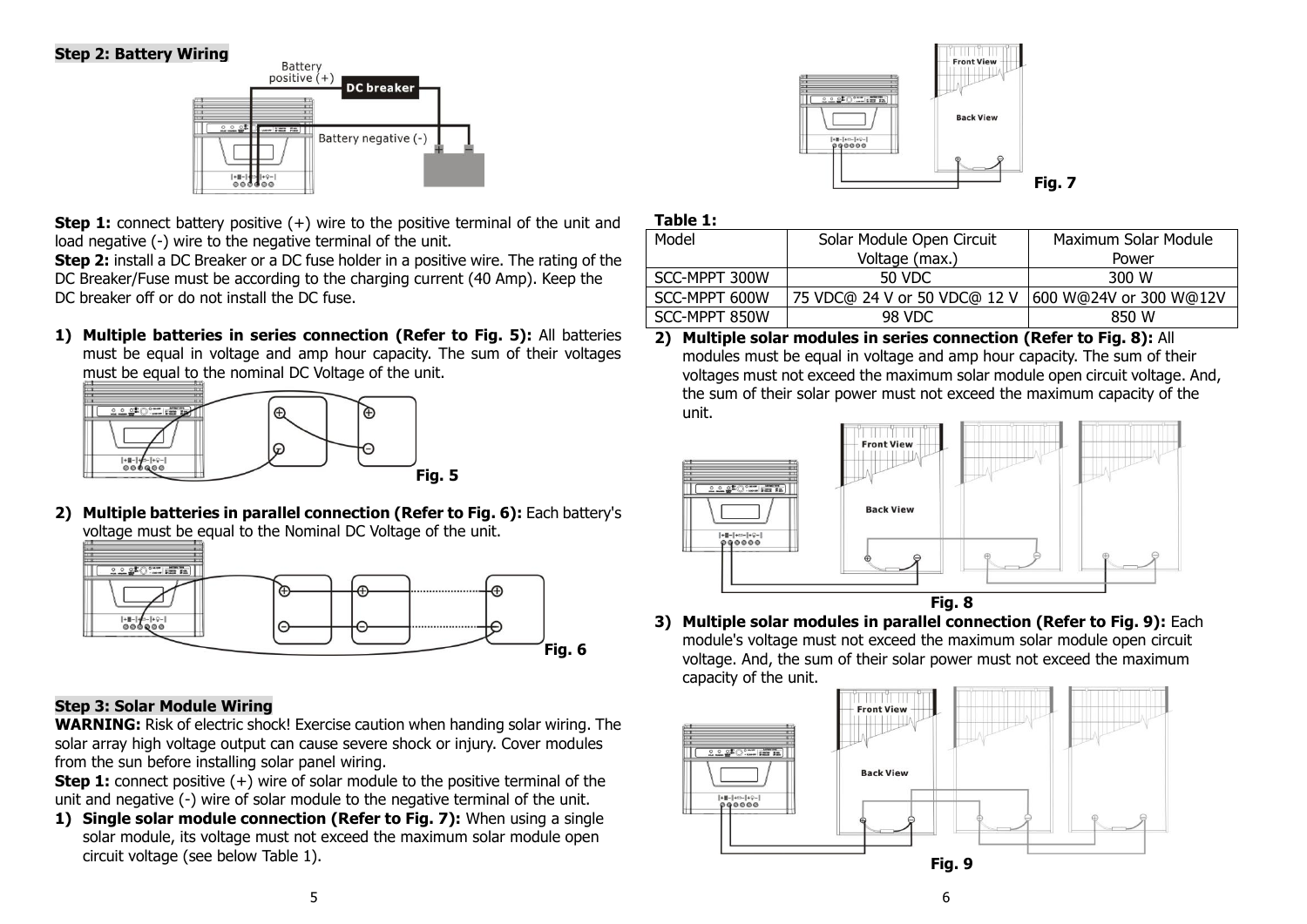**CAUTION:** It may not cause any damage to solar module or unit when connecting polarity reversals. However, the unit will not be able to work normally. **WARNING!** Please use the appropriate cable. Please refer to Important Safety Warnings Section for the details.

## **Step 4: Switch on DC breaker or install DC fuse**

After completing all wires, double check if all wires are connected well. Then switch on DC breaker or install DC fuse on. Take off the cover of solar module. When the voltage of solar module is 5VDC higher than battery voltage, the charger will automatically turn on to work.

**NOTE:** If battery is not connected, even though solar module power is achieved, the charger is still not working.

#### **3. Operation**

After all wires are connected, the solar charge controller will automatically be activated. At this time, the blue LED will light up and LCD display panel will show information.

#### **Switch Operation**

The switch has three modes during operation:

| Press button for less than 1 second                                                                                                                                                                 |  |
|-----------------------------------------------------------------------------------------------------------------------------------------------------------------------------------------------------|--|
| When the unit starts to work, press button for 1-3<br>seconds to select battery type.<br>DI: vented battery<br>D2: sealed lead acid battery<br>D3: Gel battery<br>D4: Ni-Cd battery<br>D5: Custom** |  |
| Press button $>$ 3 seconds                                                                                                                                                                          |  |
| Press button for 1 second to turn on the unit.                                                                                                                                                      |  |
|                                                                                                                                                                                                     |  |

\*Please carefully to select battery type. It will damage battery if the setting is incorrect. Refer to charging voltage table in the appendix.

\*\*This option is self-defined bulk/floating voltage via bundled software.

# **Status, LED/LCD Display and Audible Alarms**<br>**B.B.B.w.** 88



| <b>Status</b>        | <b>LCD</b>                 | <b>LED</b>     | <b>Alarm</b>           |
|----------------------|----------------------------|----------------|------------------------|
| Polarity reversal on |                            |                |                        |
| solar module         | N/A                        | Yellow LED on. | N/A                    |
| connection.          |                            |                |                        |
| Polarity reversal on | N/A                        | Red LED on.    | N/A                    |
| battery connection.  |                            |                |                        |
| Polarity reversal on |                            | Orange LED     |                        |
| battery and solar    | N/A                        | on.            | N/A                    |
| module connection.   |                            |                |                        |
| Battery is in        | א 14 <sub>"</sub> פו 10.0° | Blue & Green   | N/A.                   |
| charging.            | つらど あ<br>15 T              | LEDs on.       |                        |
| Low battery          | 000* <u>o i</u> 000*       |                |                        |
| voltage.*            | 244 <u>— 008</u>           | N/A            | Sounding every sec     |
|                      | Elashing every             |                |                        |
|                      | sec.                       |                |                        |
| 110% overload.       |                            |                | Sounding every 2 secs. |
|                      | $244$ $\frac{m}{2}$<br>00ő | N/A            | for 5 min. Then        |
|                      | OVER LOAD Flashing         |                | continuously sounding. |
|                      | every 2 secs.              |                |                        |

\*Refer to alarm point for low voltage table in appendix.

#### **Fault and error codes table:**

| <b>Status</b>                                                                                                                                                       | <b>LCD</b>                                      | LED                                        | Alarm                     |
|---------------------------------------------------------------------------------------------------------------------------------------------------------------------|-------------------------------------------------|--------------------------------------------|---------------------------|
| Battery defect. There is power<br>input from solar module, but<br>battery voltage is too low.<br>12V system: $< 8.5V$<br>24V system: $< 17V$<br>36V system: < 25.5V | 1- FO 000-<br>มระ<br>NNč                        | Green LED<br>on.                           | Continuously<br>sounding. |
| Overcharge and the charger will<br>automatically cut off output.                                                                                                    | $F$ i $000$ $\%$<br>1000×<br>00î<br>$\sqrt{II}$ | Blue LED on                                | Continuously<br>sounding. |
| 130% overload and the charger<br>will automatically cut off output.                                                                                                 | 000 <sub>*</sub><br>000×<br>52<br>744           | N/A                                        | Continuously<br>sounding. |
| When solar input voltage is too<br>high, the charger will<br>automatically cut off charging.                                                                        | 000*<br>ΕI<br>$747$ $77$<br>nnñ                 | <b>Blue LED</b><br>flashes every<br>second | N/A                       |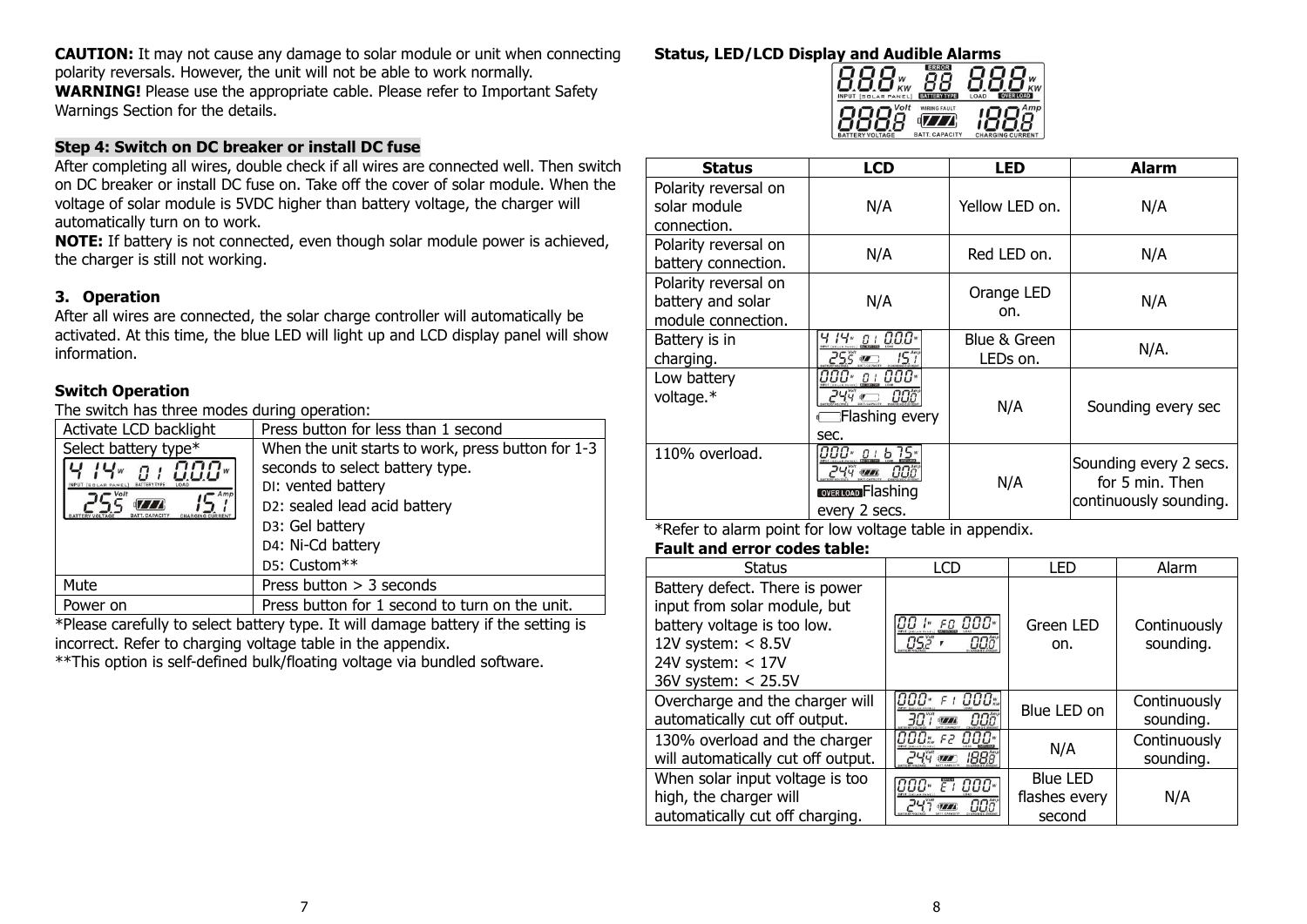# **4. Specifications**

| Model                    | <b>SCC-MPPT 300W</b>                         | <b>SCC-MPPT 600W</b> | <b>SCC-MPPT 850W</b> |
|--------------------------|----------------------------------------------|----------------------|----------------------|
| <b>INPUT</b>             |                                              |                      |                      |
| MPPT Range @ Operating   | $15 V \sim 37 V$                             | $15 V \sim 37 V/$    | $45V\sim88V$         |
| Voltage                  |                                              | 30 V $\sim$ 66 V     |                      |
| Maximum Solar Module     | 50 V                                         | 50 V / 75 V          | 98 V                 |
| Open Circuit Voltage     |                                              |                      |                      |
| Maximum Solar Module     | 300 W                                        | 300 W / 600 W        | 850 W                |
| Power                    |                                              |                      |                      |
| <b>Maximum Current</b>   | 18 A                                         | 18 A                 | 17 A                 |
| <b>OUTPUT</b>            |                                              |                      |                      |
| Nominal Battery Voltage  | 12V                                          | 24V                  | 36V                  |
| Connected Battery Type   | Sealed lead acid, vented, Gel, Ni-Cd battery |                      |                      |
| Maximum Charging Current | 12.5 A                                       | 25 A                 | 20 A                 |
| <b>Standby Power</b>     | 2 W                                          |                      |                      |
| Consumption              |                                              |                      |                      |
| Charging Method          | Three stages: bulk, absorption, and floating |                      |                      |
| <b>PHYSICAL</b>          |                                              |                      |                      |
| Dimension (DxWxH mm)     | 135 x 170 x 57.5<br>220 x 170 x 57.5         |                      |                      |
| Net Weight (kgs)         | 0.92<br>1.85                                 |                      |                      |
| <b>ENVIRONMENT</b>       |                                              |                      |                      |
| Humidity                 | 0-100 % RH (non-condensing)                  |                      |                      |
| Operating Temperature    | $-20^{\circ}$ C - 55 $^{\circ}$ C            |                      |                      |
| Storage Temperature      | $-40^{\circ}$ C - 75 $^{\circ}$ C            |                      |                      |

**5. Trouble Shooting**

| <b>Problem</b>                           | <b>Possible Cause</b>                                           | <b>Solutions</b>                                                         |
|------------------------------------------|-----------------------------------------------------------------|--------------------------------------------------------------------------|
| Yellow LED on                            | Polarity reversal on solar<br>module connection.                | Reconnect polarity again                                                 |
| Red LED on.                              | Polarity reversal on<br>battery connection.                     | Reconnect polarity again.                                                |
| Orange LED on.                           | Polarity reversal on solar<br>module and battery<br>connection. | Reconnect polarity of<br>solar module and battery<br>again.              |
| No solar energy input<br>during daytime. | Wires are not firmly<br>connected.                              | Check if all wires are<br>connected properly.                            |
|                                          | Solar module defect.                                            | Check solar modules or<br>call local dealer to replace<br>solar modules. |
| F0 fault code displays on<br>LCD panel   | Battery wires are not<br>connected well.                        | Check if battery wires are<br>properly connected.                        |
|                                          | Battery defect.                                                 | Replace battery.                                                         |
| Backup time is shorter.                  | Battery defect.                                                 | Check battery life cycle<br>and replace battery.                         |
|                                          | Overload.                                                       | Remove excess loads.                                                     |

| <b>Problem</b>                          | <b>Possible Cause</b>      | <b>Solutions</b>                                |
|-----------------------------------------|----------------------------|-------------------------------------------------|
| F1 fault code displays on               | Battery wires are not      | Check if battery wires are                      |
| LCD panel.                              | connected well.            | properly connected.                             |
|                                         | Battery defect.            | Replace battery.                                |
|                                         | Charge controller defect.  | Replace the unit.                               |
| F2 fault code displays on<br>LCD panel. | Overload.                  | Remove excess loads.                            |
| E1 fault code displays on               | Solar input voltage is too | Check if solar wiring is                        |
| LCD panel.                              | high.                      | correct. And then check<br>solar input voltage. |

If there is any abnormal situations occur which doesn't list above, please call the service people immediately for professional examine.